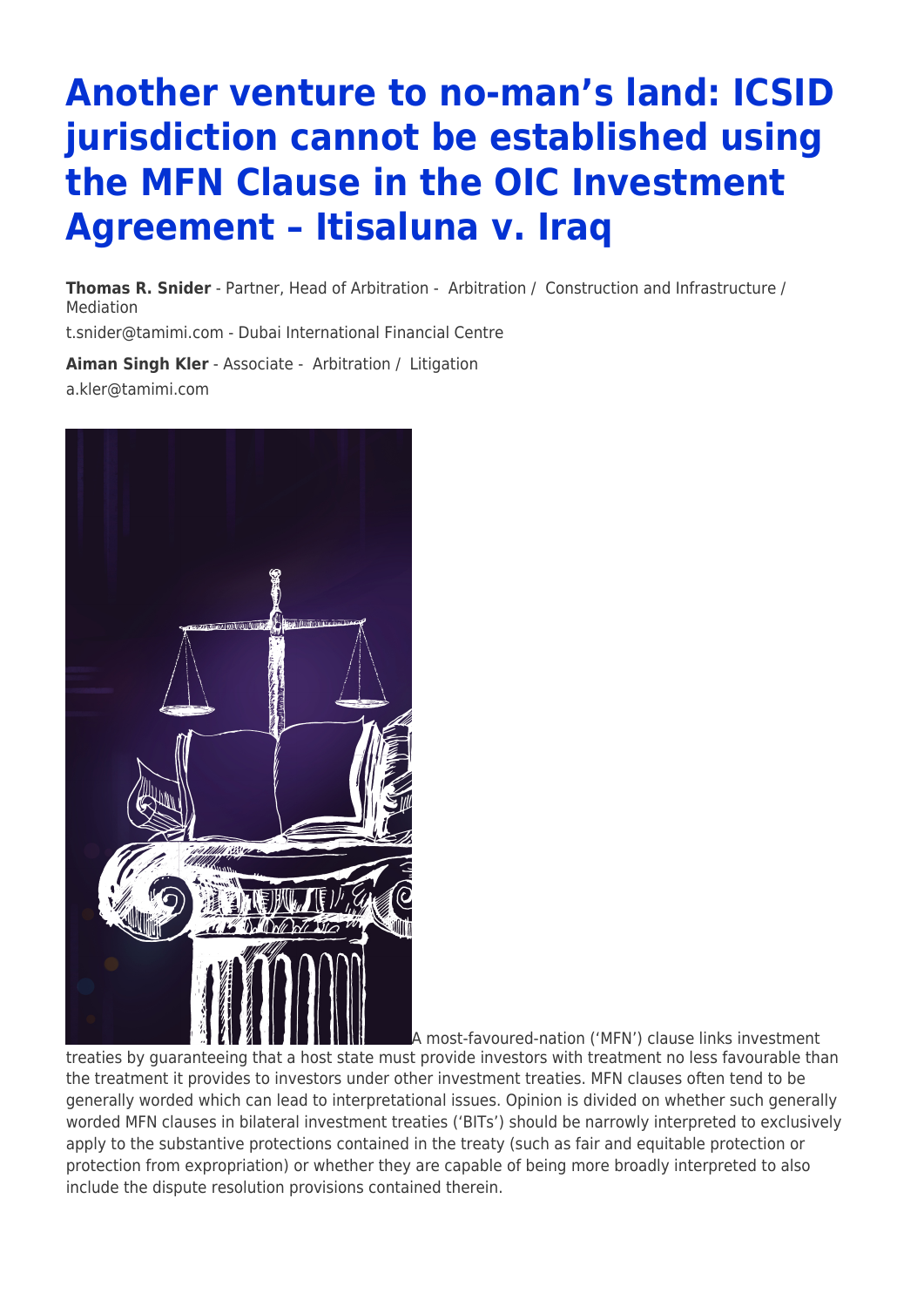Many of the cases leaning towards a broad interpretation of the MFN clause relate to particular aspects of the dispute resolution provisions at issue (such as waiting periods, exhaustion of local remedies, or the expansion of jurisdiction ratione materiae). However, there have been instances where an investor has used an MFN clause to modify the forum or applicable rules for dispute resolution. In particular, some investors have established their entitlement to commence an arbitration at the International Centre for Settlement of Investment Disputes ('ICSID') on the basis that an MFN clause contained in a treaty that does not provide for ICSID arbitration allows an investor to invoke ICSID provisions contained in another investment treaty to which the host state is a party.<sup>1</sup>

This topic is pertinent in the Middle East-North Africa ('MENA') region at the time of writing following a recent award on jurisdiction rendered by an ICSID tribunal in Itisaluna Iraq LLC and others v. Republic of Iraq, ICSID Case No. ARB/17/10. In that case, a majority of the Tribunal held that it lacked jurisdiction in the case because the claimants could not rely on the MFN clause in the Agreement on Promotion and Protection and Guarantee of Investments among Member States of the Organization of the Islamic Conference ('OIC Investment Agreement'), which does not provide for ICSID arbitration, to invoke the ICSID arbitration provisions in the BIT between Iraq and Japan.

## **Overview of the dispute resolution provisions in the OIC Investment Agreement**

The OIC Investment Agreement was signed in 1981 and entered into force in 1988. It is intended to develop a favourable climate for investments among its 57 member states.

Article 17 of the OIC Investment Agreement contains the treaty's dispute resolution provisions. It provides that, until an 'Organ' is established for the settlement of disputes (which has not occurred to date), disputes are to be resolved by conciliation or arbitration in accordance with the procedures contained in Article 17. The OIC Investment Agreement does not prescribe any particular arbitral rules or institutions for the arbitral process.

The dispute resolution provisions in the OIC Investment Agreement sat dormant for many years. In 2012, however, an UNICTRAL tribunal seated in Singapore found that it had jurisdiction under the OIC Investment Agreement and went on to issue a final award in December 2014 in the Al-Warraq v. Indonesia case. Several other cases have since followed.

While there has been some debate about whether the dispute resolution provisions in the OIC Investment Agreement provide only for state-to-state arbitration rather than investor-state arbitration, the Al-Warraq tribunal concluded that the agreement allowed for investor-state arbitration.

There have also been some key developments in relation to the appointment of arbitrators under the OIC Investment Agreement. Notably, while the use of the MFN clause in the OIC Investment Agreement was not successfully invoked in Itisaluna to trigger ICSID jurisdiction (as discussed in more detail below), the MFN clause in the OIC Investment Agreement has reportedly been used to enable the Secretary-General of the Permanent Court of Arbitration ('PCA') to act as the appointing authority, i.e., the authority responsible for appointing an arbitrator, in several other cases even though Article 17.2(b) of the OIC Investment Agreement designates the Secretary-General of the OIC as the appointing authority. The OIC Secretary General had opted not to appoint an arbitrator on behalf of the respondent state in these cases, thereby opening the door to the respondents to potentially stymie the proceedings. The claimants went to the PCA in these cases, which reportedly stepped in to make the appointments on the basis of the MFN clause and enabled the arbitrations to proceed.

#### **Background of the** *Itisaluna* **case**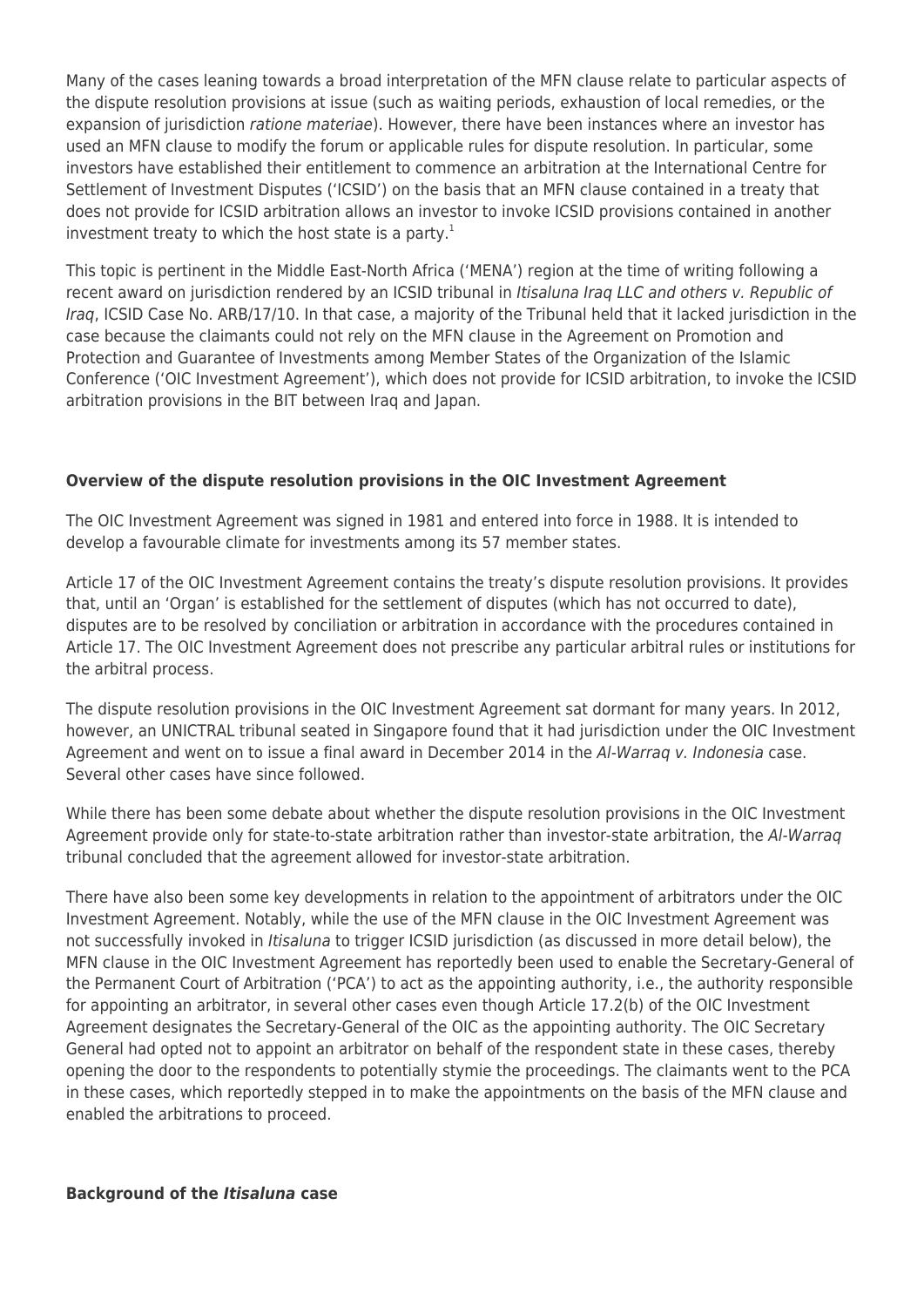The *Itisaluna* case involved a dispute relating to investments that the claimants had made in the telecommunications sector in Iraq. The claimants consisted of two companies incorporated in Jordan and two companies incorporated under the laws of Dubai. The claimants contended that the Republic of Iraq breached its obligations under the OIC Investment Agreement through various acts and omissions that harmed their investments.

Since the dispute resolution clause of the OIC Investment Agreement does not provide for ICSID arbitration, the claimants sought to initiate ICSID arbitration in reliance on the MFN clause in the OIC Investment Agreement, which they argued entitled them to import the dispute resolution provisions from the Iraq-Japan BIT, which provides for ICSID arbitration, into the OIC Investment Agreement. While the particular reasons why the Itisaluna claimants sought ICSID jurisdiction are not known, parties often find ICSID arbitration to be appealing because of the robust enforcement regime that ICSID provides and the publicity generated by ICSID proceedings, which may serve to increase pressure on the respondent state to settle the dispute or comply with the award to avoid adverse publicity.

## **Decision of the tribunal**

The tribunal – consisting of Sir Daniel Bethlehem QC, Wolfgang Peter, and Brigitte Stern –commenced its analysis on jurisdiction by observing that the multilateral character of the OIC Investment Agreement was crucial in this case. According to the tribunal, a cautious approach should be adopted because any interpretation of the OIC Investment Agreement by reference to a non-OIC bilateral treaty obligation of Iraq would inevitably "colour the appreciation" of the legal obligations of the other Contracting Parties to the OIC Investment Agreement (paragraph 153).

The tribunal then considered the MFN clause of the OIC Investment Agreement, which is found in Article 8. In particular, Article 8(1) provides that

"[t]he investors of any contracting party shall enjoy, within the context of economic activity in which they have employed their investments in the territories of another contracting party, a treatment not less favourable than the treatment accorded to investors belonging to another State not party to this Agreement, in the context of that activity and in the respect of rights and privileges accorded to those investors."

Iraq had argued for a textual interpretation of Article 8(1) and maintained that the resolution of disputes does not arise "within the context of economic activity" that is carried out "within the territory of the respondent state" (paragraph 193).

The tribunal, however, was not persuaded by this argument and considered it to be "excessively narrow and formalistic" (paragraph 194). According to the tribunal, the right to arbitration is a right that is an unarguably important component of the "favourable climate for investments" that is at the heart of the object and purpose of the OIC Investment Agreement (paragraph 194).

The tribunal considered a key exception to the MFN clause found in Article 8(2)(a) of the OIC Investment Agreement. Article 8(2)(a) provides that the general MFN entitlement set forth in Article 8(1) "shall not be applied to any better treatment given by a contracting party in" cases involving "[r]ights and privileges given to investors of one contracting party by another contracting party in accordance with an international agreement, law or special preferential arrangement." The tribunal considered that the effect of this provision is that the Contracting Parties of the OIC Investment Agreement may adopt "a variable investment framework in respect of investors from OIC Agreement Contracting Parties and that the OIC Agreement MFN clause cannot be used as a leveller to circumvent such differential treatment" (paragraphs 198-199).

The tribunal noted that the two Jordanian claimants came naturally within the scope of the Iraq-Jordan BIT,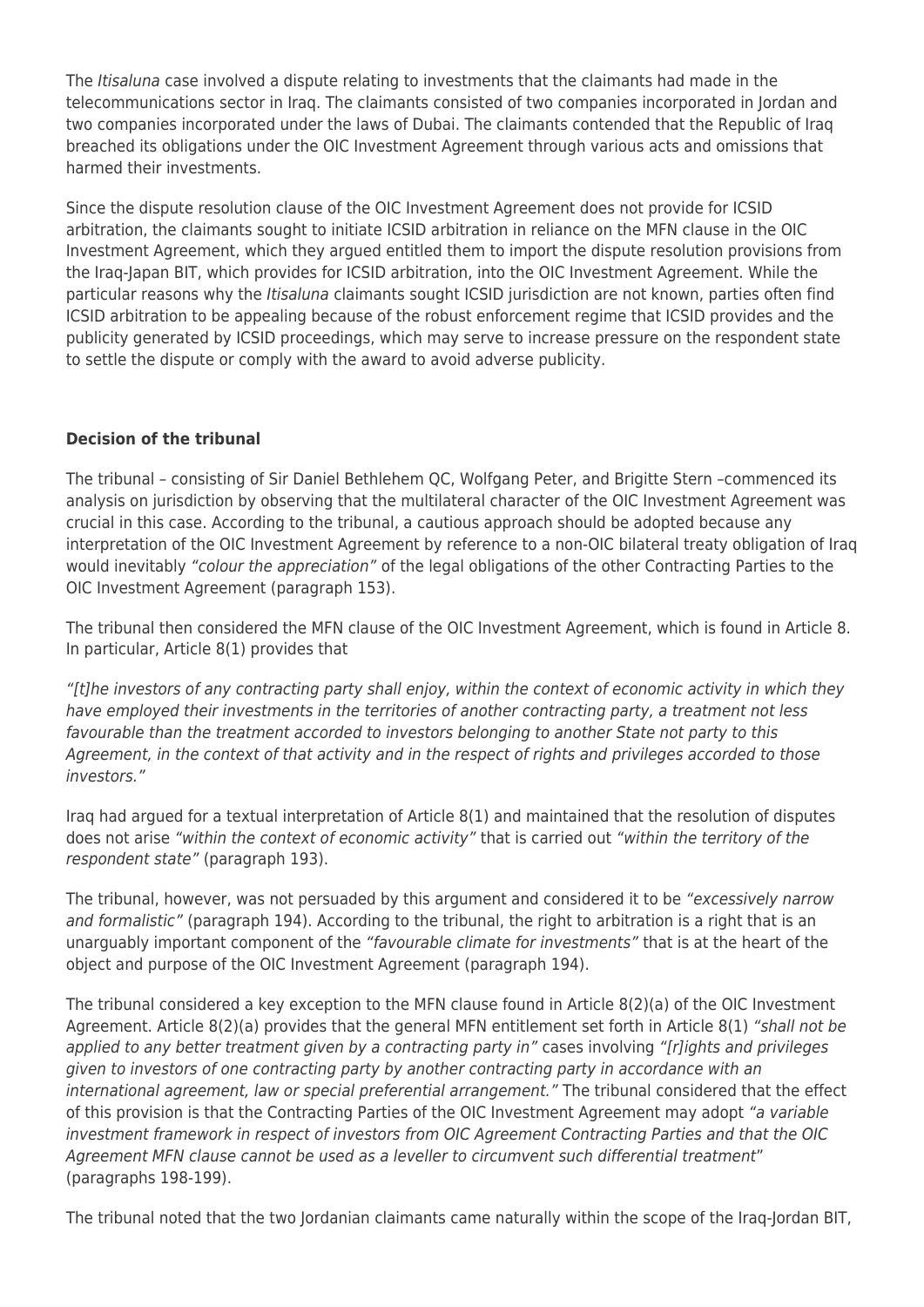which contains express consent to ICSID arbitration in Article 19(2)(b). Nevertheless, the claimants did not to rely on that treaty in the case because it fell under Article 8(2) of the OIC Investment Agreement:<sup>2</sup> instead, they invoked the Iraq-Japan BIT, which does not fall under Article 8(2). By doing so, however, the claimants led the tribunal to conclude that it was "difficult to escape the whiff of overreach that casts a pall over the Claimants' case" since they were "endeavouring to take themselves outside the framework of" Article 8(2) by relying on a BIT with a non-Contracting Party to the OIC Investment Agreement (paragraph 200).

Further, the tribunal noted that the MFN clause in Article 4(3) of the Iraq-Japan BIT expressly "does not include treatment accorded to investors of a non-Contracting Party and their investments by provisions concerning the settlement of investment disputes." The majority thus considered that an application of the MFN clause would place the claimants in a more favourable position than Japanese investors invoking the Iraq-Japan BIT (paragraph 207). According to the tribunal, a "balance" must be struck between the need to preserve the MFN principle, and the necessity to guard against "overreach" (paragraph 208).

In seeking to strike this balance, the tribunal found useful guidance in Maffezini v. Spain, ICSID Case No. ARB/97/7, Decision of the Tribunal on Objections to Jurisdiction, 25 January 2000. The Maffezini case "concluded that the claimant could invoke the dispute settlement provisions in one BIT by operation of the MFN clause in another BIT, in respect of which he was a qualifying investor" (paragraph 210). At the same time, however, the Maffezini case held that, as a matter of principle, the beneficiary of an MFN clause should not be able to override public policy considerations that the contracting parties might have envisaged as fundamental conditions for their acceptance of the agreement in question.

In view of this analysis, the Itisaluna tribunal noted that the OIC Investment Agreement established a "clearly defined and particular dispute settlement regime", which did not include ICSID arbitration, although it very easily could have done so (paragraph 216). Thus, according to the tribunal, "[t]he necessary implication is that this omission was a matter of conscious decision" (paragraph 216).

### **Dissent**

One of the arbitrators, Wolfgang Peter, dissented and concluded that the claimants were able to incorporate the ICSID arbitration clause in the Iraq-Japan BIT into the OIC Investment Agreement by operation of the MFN clause in the OIC Investment Agreement.

Mr. Peter observed that none of the limitations in Article 8(2) (specifically the limitation that refers to treatment between "two Contracting Parties" to the OIC Investment Agreement as explained above), should be applied to the case at hand as Japan is not a Contracting Party to the OIC Investment Agreement (paragraph 239).

He also noted that all of the examples given in the Maffezini decision refer to situations where clear rules regarding arbitration have been included in the agreement on which the parties relied (paragraph 241). In his view, that situation was different from the present case in which the OIC Investment Agreement "sometimes lacks clarity", as acknowledged by the majority. As a result, Mr. Peter concluded that "the freedom of interpretation of the Tribunal should be used" (paragraph 241) such that the claimants could use the MFN clause to import Iraq's consent to ICSID jurisdiction in the Iraq-Japan BIT into the OIC Investment Agreement.

### **Conclusion**

The question of whether an investor is entitled to commence an ICSID arbitration on the basis of anMFN clause has been described by one tribunal as "venturing into a fiercely contested non-man's land in